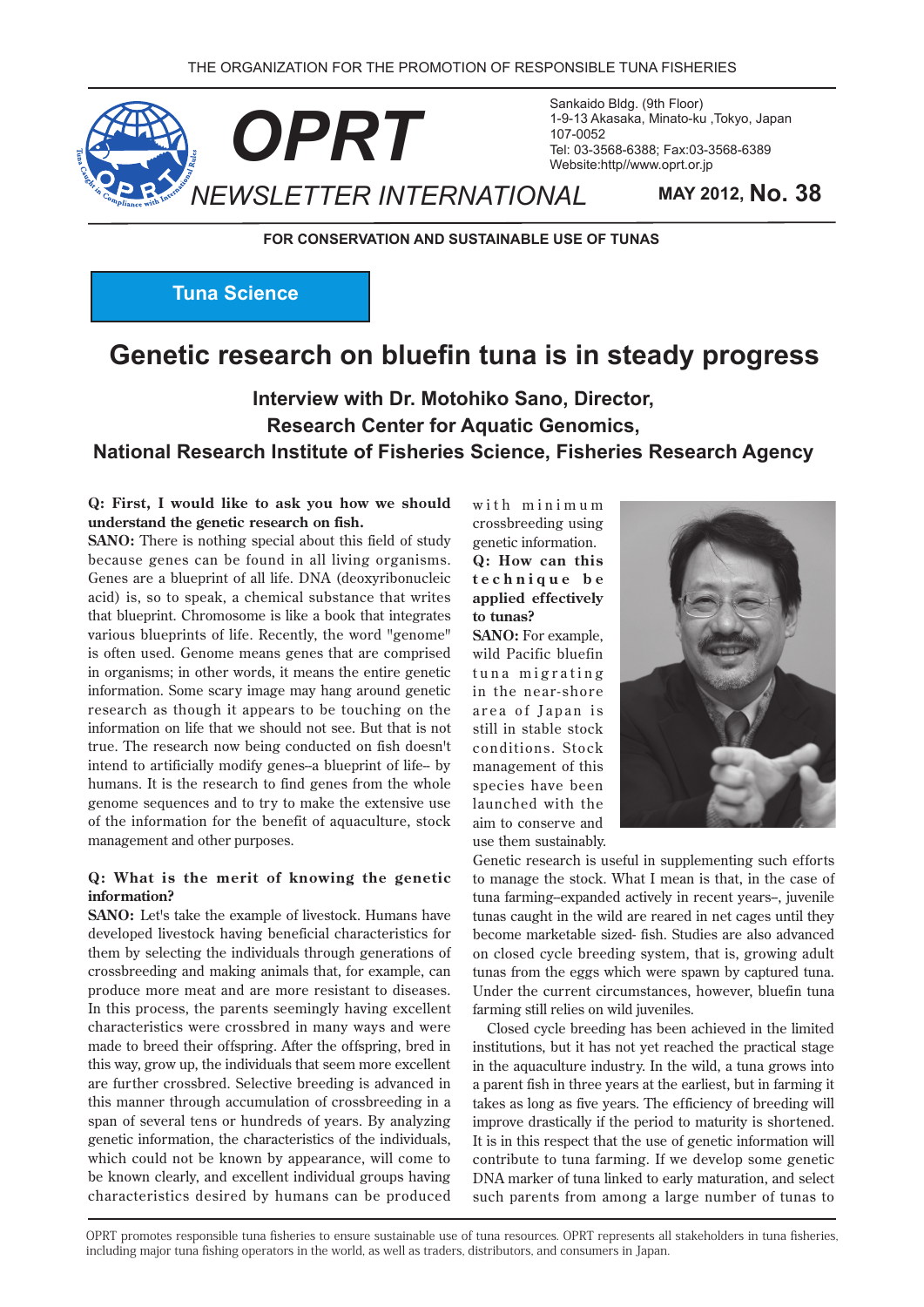crossbreed, it is possible to make tuna matured in three years. If the number of tunas that can reach maturity in a short span of time and spawn eggs increases and seedling operation succeeds with higher survival rate, then we can secure the necessary number of individuals for farming without catching juveniles in the wild. As a result, it will become possible to reduce fishing pressures on the wild stocks, thus enhancing conservation of natural resources. The same principle applies to developing tuna which are highly resistant to diseases and have high-quality meat.

### **Q:** What kind of research is your division promoting **?now**

**SANO**: As the only research institute specializing in fisheries in Japan, the Fisheries Research Agency has been promoting from early times the genetic research on the tuna, which is one of highly important fishery resources for Japan. In 2009, the agency introduced generation sequencer," and succeeded in the genome the most advanced sequencing device called the "nextanalysis of bluefin tuna. Since fiscal 2011, we launched new research project, commissioned by the Fisheries Agency, the Government of Japan. In the genetic studies, we are trying to find genes that may determine the period of first maturation, faster growth rate and resistance to diseases from the genome. We were able to study that because we had already completed the general analysis of the draft genome sequence of the Pacific bluefin tuna. This research is now drawing attention of scientists in the field all over the world.

### **Q:** Will that research require large amount of **?efforts**

**SANO**: Analysis speed improved dramatically after the installation of the next-generation sequencer in our division. The flourishing genetic research throughout the world in recent years owes greatly to the development of this device. The technological level of the sequencer has been upgraded year by year, and the analysis speed will become even faster in the days ahead. The sequence of bluefin tuna genome will be made clear by combining enormous amount of data coming from the sequencer. This is a work requiring huge amount of efforts using computers. It is not an easy work to find out the precise genes which account only for a several percentage of the genome. But at the same time it is a fascinating work because it is an undertaking we have launched for the first time and it provides new discoveries continuously. It is really worth advancing this work because it opens up many ways of use and possibilities if the accurate genome organization, blueprint of the bluefin tuna, is made .available

#### **Q:** Will there be no need to use wild tunas if the genetic research advances and tuna farming is **practiced** actively?

**SANO:** It is quite probable that productivity in tuna farming becomes very high when genetic research on bluefin tuna makes progress. I believe the speed of commercialization will be accelerated because we are promoting the project in coordination with private enterprises. Wild tunas have their benefits while farmed ones have also their own advantages. I think both will coexist by supplementing each other. Therefore, sustainable use of wild resources will assume a greater importance in the future. In other words, the importance of using wild tunas will remain solid. In order to use the natural stocks on a sustainable basis, I think it is important to establish closed cycle breeding system as soon as possible by using genetic information positively so that there may be no catch of juvenile tuna for farming to the extent that it would adversely affect the stock itself.

### To know more about the Fisheries Research Agency, please visit http://www.fra.affrc.go.jp/

# **OPRT General Meeting**

### **Further efforts to address overcapacity 2012-- 2017 - 2017**



**Case of the U.S. COPRT** held its Annual General Meeting<br>in Tokyo and resolved the Business Plan for 2012.<br>With a view to ensure the effectiveness of the<br>monogram at magazing implemented by Beginnal Einharian in Tokyo and resolved the Business Plan for 2012. management measures implemented by Regional Fisheries Management Organizations, the efforts to eliminate IUU fishing activities will be continued by monitoring production of tunas imported to Japan, the largest sashimi market in the world, implementing DNA test to confirm correctness of the import data, and so forth.

Noting the problems caused by the increase in the number of large scale purse seine fishing vessels in the Western and Central Pacific Ocean, catching immature bigeye and yellowfin tunas by fish aggregating devices (FADs) and the recent increase of small scale longline fishing vessels, efforts will also be made to address overcapacity.

Yoshio Tsutsumi, who was re-elected as OPRT President at the meeting, stated, "Together with all stakeholders related to production, distribution and consumption of tunas, OPRT will make utmost efforts for ensuring the sustainable use of tuna resources and development of responsible tuna fisheries". (Details of the Business Plan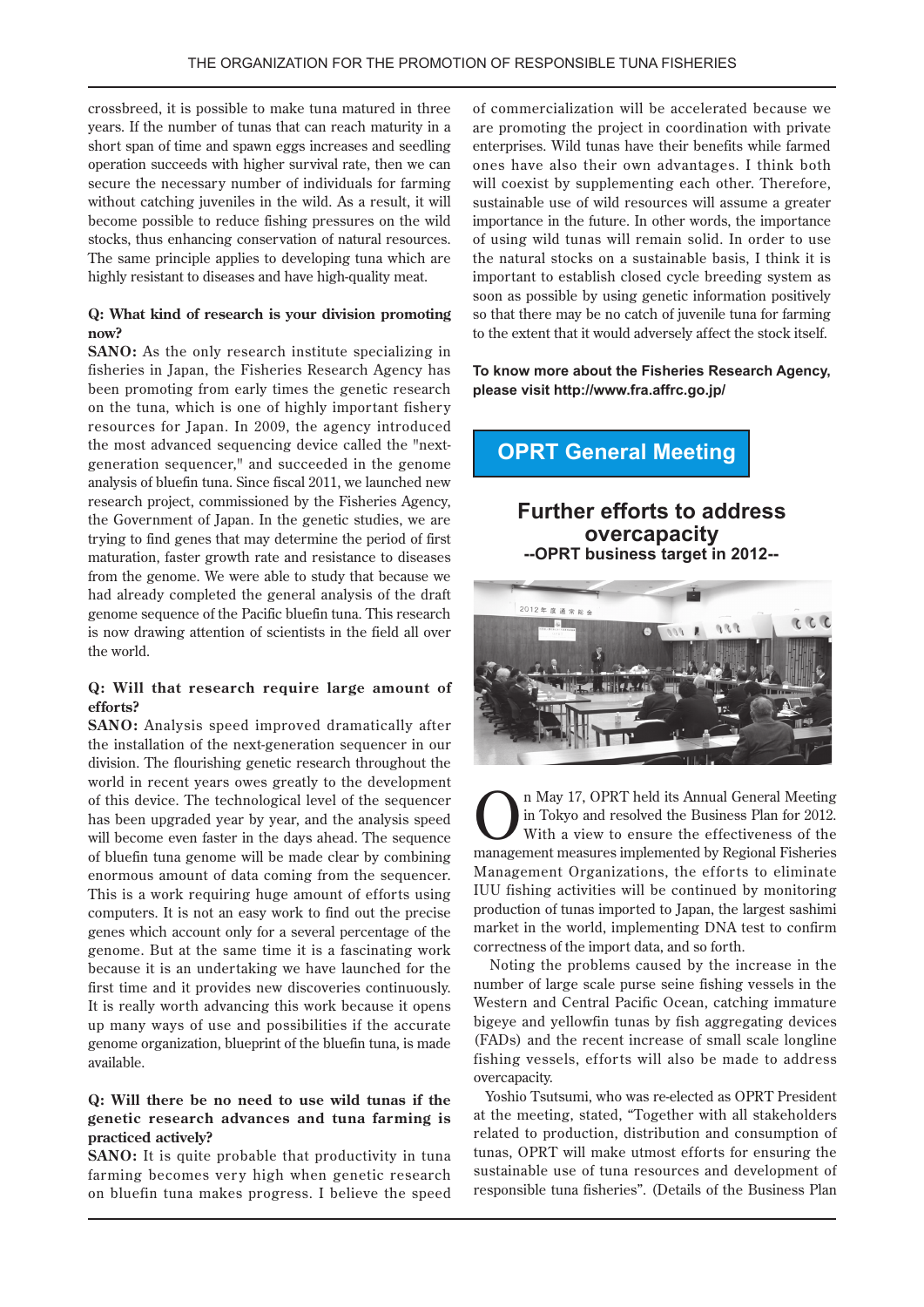are on the OPRT web. www.oprt.or.jp)

### **Tuna Management**

## **OPRT Members discuss the worrisome situation of the WCPFC managment**

In the occasion of its Annual General Meeting in<br>Tokyo, OPRT held its members' meeting on May<br>17. The major topic discussed was the present<br>situation of the Western and Control Bosife Fiberian Tokyo, OPRT held its members' meeting on May 17. The major topic discussed was the present situation of the Western and Central Pacifc Fisheries Commission (WCPFC).

Dr. Iiro Suzuki, tuna scientist who attended the WCPFC annual meeting in Guam last March, delivered a keynote speech in which he expressed his view concerning the result of the meeting. (For a summary of his speech, see Annex 1 below).

OPRT members shared Dr. Suzuki's concern and recognized the need for the WCPFC and its member governments to take appropriate actions to implement effective management measures before the stock becomes .unsustainable

#### *1 Annex*

### **A summary of Dr. Suzuki's keynote speech**

Survey tuna management has been one of the most<br>
members, who gathered in Guam for the annual<br>
mention (WCDEC) was essigned the interpret in the serious issues of concern in the WCPFC. The meeting (WCPFC8), were assigned the important job to formulate new regulatory measures replacing the current ones that expire at the end of 2011. However, the outcome of the WCPFC8 was disappointing because only interim measures covering one year were adopted with almost simple rollover of the current measures that are far apart from required additional measures to end over fishing of bigeye stock in the WCPFC. As a result, the concern over competence of the WCPFC is growing, especially because it seems difficult to foresee agreement between the distant water countries (DWCs) and small island developing



countries (SIDCs) on adopting any meaningful regulatory measures for bigeye stock while the stock has been depleting toward overfished state.

Conflict of interest between the DWCs and the SIDCs became even more serious now. For example, the SIDCs refused any compromise for limiting the fishing activities, claiming that the DWCs should take all responsibilities concerning future bigeye management since the DWCs themselves increased purse seine fishery using the FADs (Fish Aggregating Devices) with a significant juvenile bigeye bycatch and that aggravated the stock status of this species. Moreover, the SIDC aspiration to develop their fishery is assured by the Convention of the WCPFC. As for the DWCs, capping the number of their purse seiners was proposed, but no consensus was available even among the DWCs. The interim regulatory measures contain one key important element, i.e., the base year to limit vessel days (VD) was changed from  $2004$  to  $2010$ . Statistics show that represents a 20% increase in the VD from 2004 (a  $30\%$  increase in 2011) despite the fact that the Commission is requested by the Scientific Committee to implement further decrease of fishing mortality.

I would like to emphasize four points to get away from this stalemate:

1) keep in mind that the scale of fishing should be commensurate with the resources' productivity;

2) make sincere effort to compromise between the DWCs and SIDCs as I am afraid the SIDCs would be eventually the largest loser in case of management failure because they have no alternative resources even if the DWCs duly respect the SIDCs' aspiration for development of the tuna fishery:

3) promote fishing capacity freezing of large scale purse seiners in the developed countries and establish ways to transfer the capacity to developing countries (KOBE III recommendation), and

4) urgently control FAD operation more effectively with transparent VD management.

### **New Member**

### **Vanuatu joins OPRT**

PRT approved the enrollment application of Ming Dar Fishery (Vanuatu) Co. Ltd. (MDFC) at its Extraordinary Board Meeting held in Tokyo on May 17. MDFC represents 31 tuna fishing companies in Vanuatu and 49 large scale tuna longliners owned by them were registered with OPRT.

MDFC is recognized by the Government of Vanuatu as an organization which has been involved in promoting and implementing responsible tuna fisheries for the Vanuatu international tuna fishery.

As a result, OPRT member tuna fishing organizations in the world increased to 17, and the total number of large